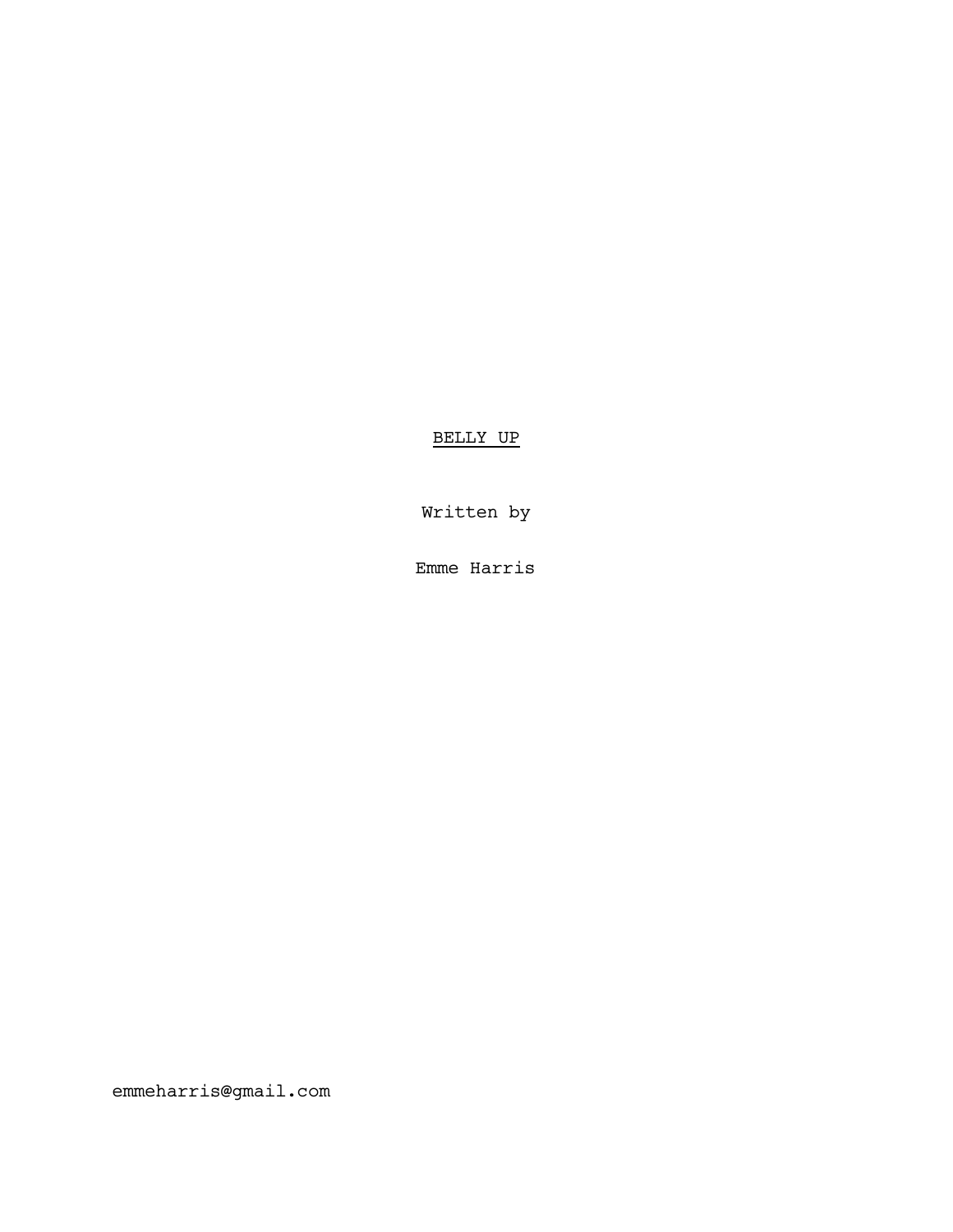INT. A STRANGER'S DORM ROOM - DAY

Present Day. Scotland.

RONNIE THOMAS, 20, American, the kind of girl you ask to watch your laptop at a cafe, ties her sex-wrecked hair back and throws on sneakers.

Behind her, A BODY stirs in bed. Without a second glance, Ronnie exits and closes the door.

EXT. EDINBURGH UNIVERSITY - DAY

Ronnie speeds across campus. Her FRIEND, carrying books, stops as she passes.

> FRIEND Are you coming to Lit?

RONNIE Yes! Just going to my room to grab my stuff. I'll see you in a sec!

They part ways. Ronnie heads for another dormitory building.

INT. DORM - DAY

Ronnie climbs up a stone spiral staircase. VARIOUS STUDENTS greet her as she passes. She holds up her PHONE to reveal "Voicemail from Dad."

INT. RONNIE'S DORM ROOM - DAY

Ronnie absentmindedly hits play and speakerphone, setting her phone down on her bed.

ED THOMAS, 50s, emotionally stunted in only the way British men can be, speaks.

> $ED (V.O.)$ Hi Ronnie, it's Dad. I, uh, just wanted to check in with how school is going. We, uh, miss you here in California and-

Ronnie isn't listening. She has spotted her beloved GOLDFISH floating dead in its tank.

> **RONNTE** Oh my God!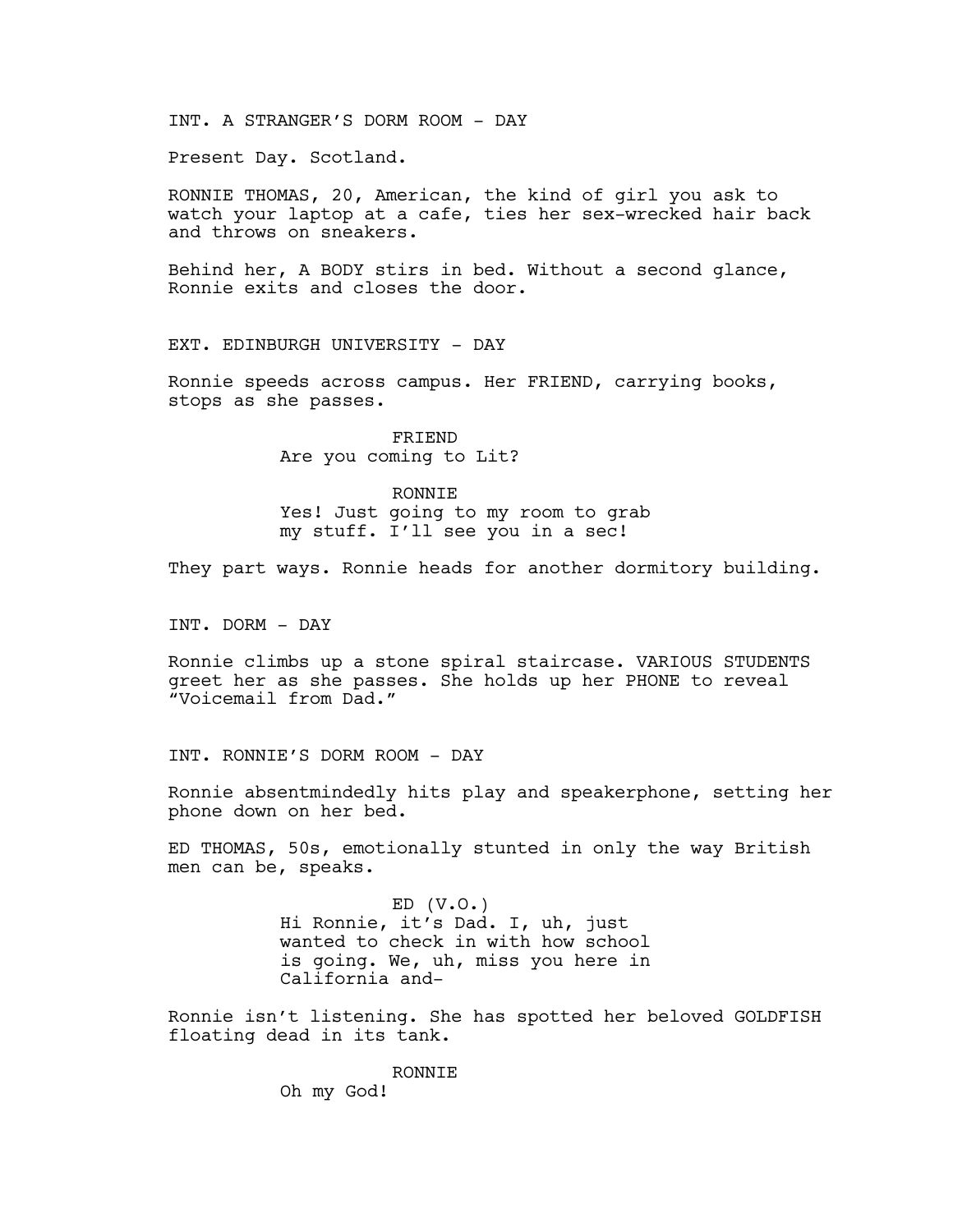Ronnie runs over to the tank, scooping the fish out of it and holding it in her palm. She begins trying to resuscitate it by using her finger to do compressions.

> $ED (V.O.)$ I also was just calling because, well nothing urgent, I just have something to tell you.

> > RONNIE

Come on. Come on.

 $ED (V.O.)$ I, uh, don't know how to say this but...your Mum is dead. Call me back. Bye.

Ronnie stops the compressions. She has just tuned back in to the message. She pauses for a minute, processing, and then lets out a heart-wrenching SHRIEK.

As Ronnie SHRIEKS, her roommate ABIGAIL, 20, enters the room. Abigail looks at the fish and at the now silent Ronnie.

> ABTGATL (in a delightful British accent) Well that seems a bit dramatic, doesn't it?

> > CUT TO:

TITLE CARD: BELLY UP

EXT. BEACH - DAWN

Santa Barbara.

From a distance, we see a FAMILY, entirely dressed in white, staring out at the sea.

Ronnie looks forward blankly.

She is flanked by ELLE THOMAS, 18, trans, & wearing slightly too extravagant a gown for the occasion, and SOPHIA THOMAS, 13 (going on 30 if you count her anxieties). They both have tear-streaked faces.

Ed Thomas approaches the water with an URN. He's wearing flipflops.